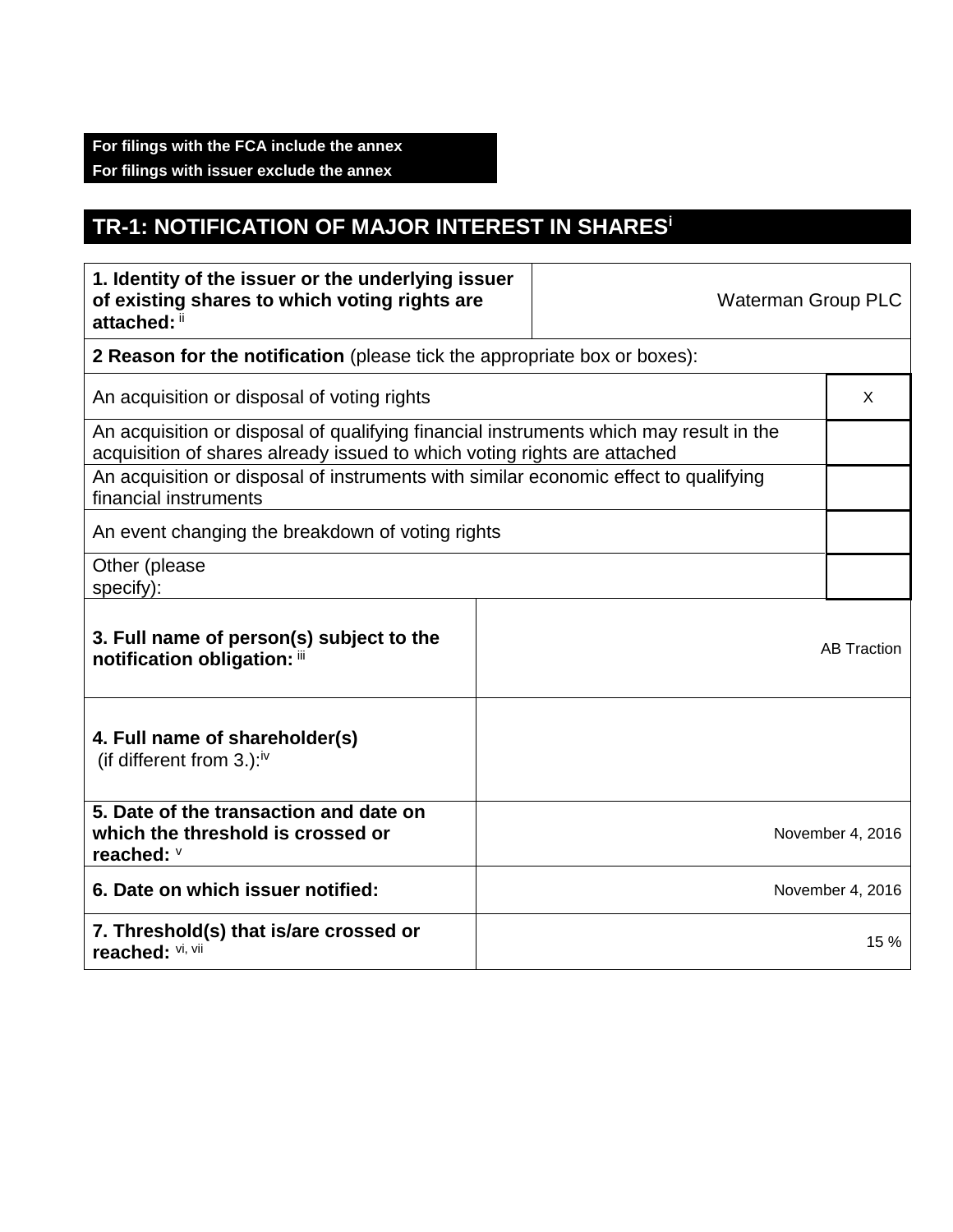| 8. Notified details:                                                                     |               |                                                      |                            |                            |              |                      |                 |
|------------------------------------------------------------------------------------------|---------------|------------------------------------------------------|----------------------------|----------------------------|--------------|----------------------|-----------------|
| A: Voting rights attached to shares Vill, ix                                             |               |                                                      |                            |                            |              |                      |                 |
| Class/type of<br><b>Situation previous</b><br>to the triggering<br>shares<br>transaction |               | Resulting situation after the triggering transaction |                            |                            |              |                      |                 |
| if possible using<br>the ISIN CODE<br>οf                                                 | <b>Number</b> | <b>Number</b><br>οf<br>Voting<br><b>Rights</b>       | <b>Number</b><br>of shares | Number of voting<br>rights |              | % of voting rights × |                 |
|                                                                                          | <b>Shares</b> |                                                      | <b>Direct</b>              | Direct <sup>xi</sup>       | Indirect Xii | <b>Direct</b>        | <b>Indirect</b> |
| <b>ISIN Code:</b><br>GB0009422543<br>Ordinary shares                                     | 4,550,000     | 4.550.000                                            | 4,710,000                  | 4.710.000                  |              | 15.31%               |                 |

| <b>B: Qualifying Financial Instruments</b> |                                                      |                                                                                                           |                       |  |  |  |  |
|--------------------------------------------|------------------------------------------------------|-----------------------------------------------------------------------------------------------------------|-----------------------|--|--|--|--|
|                                            | Resulting situation after the triggering transaction |                                                                                                           |                       |  |  |  |  |
| <b>Type of financial</b><br>instrument     | <b>Expiration</b><br>date xiii                       | <b>Number of voting</b><br>rights that may be<br>acquired if the<br>instrument is<br>exercised/converted. | % of voting<br>rights |  |  |  |  |
|                                            |                                                      |                                                                                                           |                       |  |  |  |  |

**C: Financial Instruments with similar economic effect to Qualifying Financial Instruments** xv, xvi

**Resulting situation after the triggering transaction**

| <b>Type of financial</b><br>instrument | Exercise<br>price | <b>Expiration</b><br>date $x$ vii | Exercise/<br><b>Conversion</b><br>period xviii | <b>Number of voting rights</b><br>instrument refers to | % of voting rights $x$ ix,<br>XX |              |
|----------------------------------------|-------------------|-----------------------------------|------------------------------------------------|--------------------------------------------------------|----------------------------------|--------------|
|                                        |                   |                                   |                                                |                                                        | <b>Nominal</b>                   | <b>Delta</b> |
|                                        |                   |                                   |                                                |                                                        |                                  |              |

| Total (A+B+C)                  |                             |  |  |  |
|--------------------------------|-----------------------------|--|--|--|
| <b>Number of voting rights</b> | Percentage of voting rights |  |  |  |
| 4,710,000                      | 15.31%                      |  |  |  |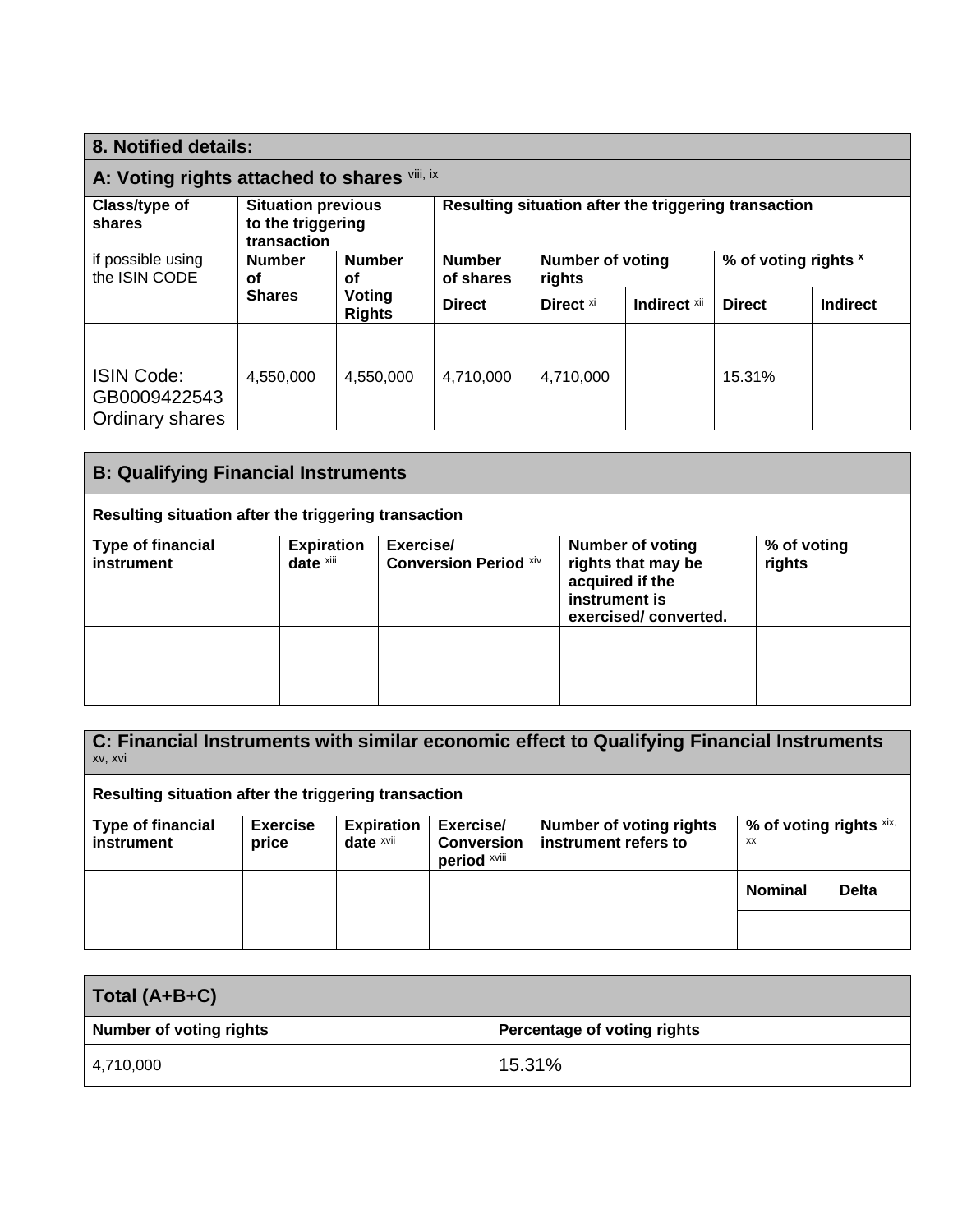## **9. Chain of controlled undertakings through which the voting rights and/or the** financial instruments are effectively held, if applicable: xxi

AB Traction is listed on the NASDAQ OMX Nordic Stockholm Mid Cap list: Ticker TRAC-B. Major Sharesholders in AB Traction, Votes including repurchased shares: Petter Stillström (direct and indirect) 54.69% Bengt Stillström incl. wife 27.18%

| <b>Proxy Voting:</b>                                                |  |
|---------------------------------------------------------------------|--|
| 10. Name of the proxy holder:                                       |  |
| 11. Number of voting rights proxy holder will cease<br>to hold:     |  |
| 12. Date on which proxy holder will cease to hold<br>voting rights: |  |

| 13. Additional information:   |                  |
|-------------------------------|------------------|
| <b>14. Contact name:</b>      | Joakim Skoglund  |
| 15. Contact telephone number: | +46 72 517 31 32 |